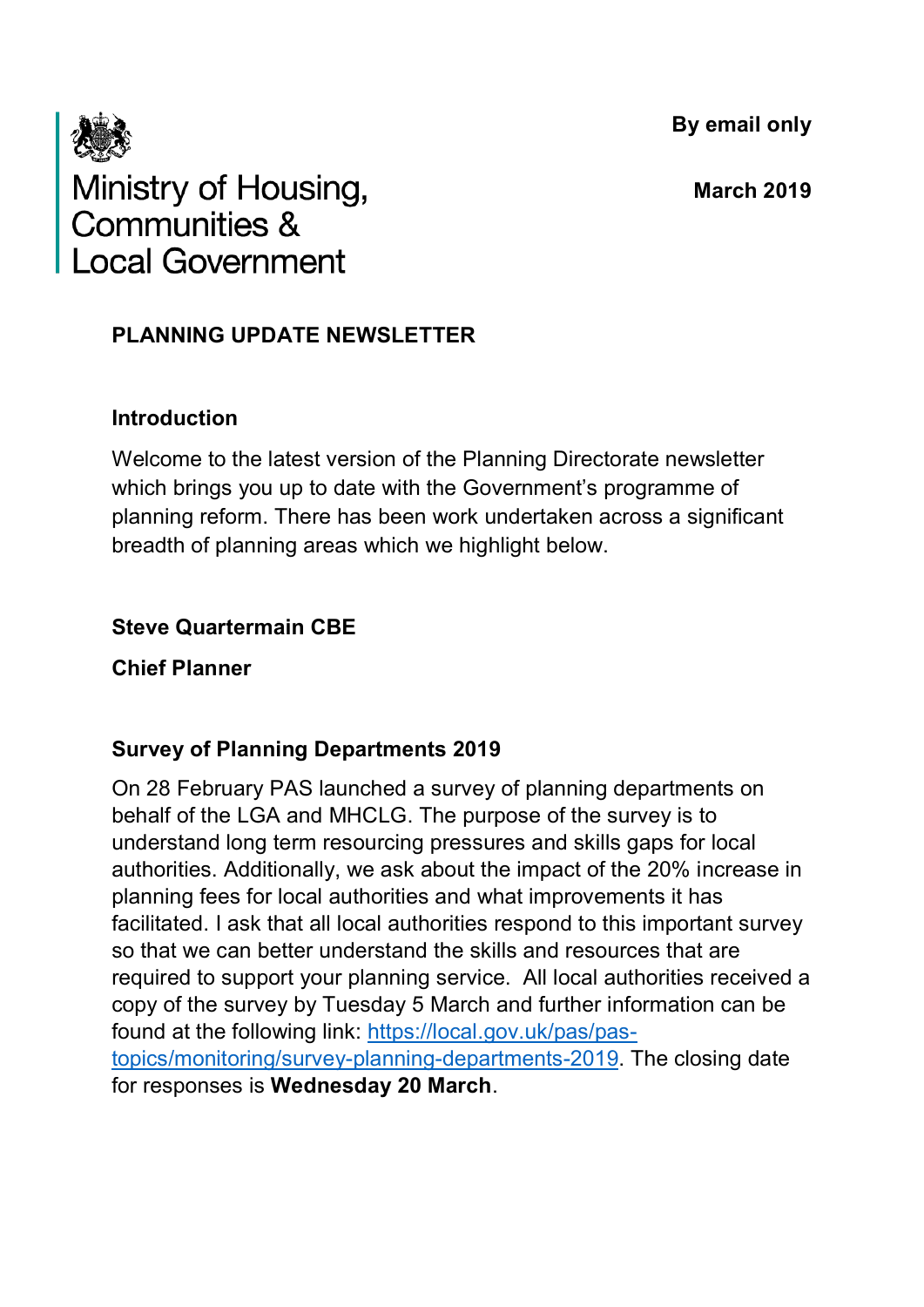### **Spring Statement: planning reforms**

The Secretary of State made a [written ministerial statement](https://www.parliament.uk/business/publications/written-questions-answers-statements/written-statement/Commons/2019-03-13/HCWS1408/) on 13 March, as part of the Spring Statement, on the Government's response to Sir Oliver Letwin's independent review of build out rates and recent planning reform consultation.

Building on existing work to deliver on the conclusions of the Letwin review, the department will publish additional planning guidance on housing diversification to further encourage large sites to support a diverse range of housing needs, and help them build out more quickly. We will keep under review the need for further interventions to support housing diversification and faster build out, including amendments to primary legislation. An Accelerated Planning Green Paper will be published later this year that will discuss how greater capacity and capability, performance management and procedural improvements can accelerate the end-to-end planning process. This Paper will also draw on the Rosewell Review, which made recommendations to reduce the time taken to conclude planning appeal inquiries, whilst maintaining the quality of decisions. Consideration will also be given to the case for further reforms to the compulsory purchase regime.

Following the consultation, *Planning Reform: Supporting the high street and increasing the delivery of new homes*, measures will be brought forward to support high streets and deliver more homes. These include new and amended permitted development rights for change of use to office and residential uses; an extension of the right for temporary change of use; changes to the (A) use classes; an increase in the height threshold for off-street electric vehicle charging points; the removal of the right and associated advertising deemed consent for new telephone kiosks; and making permanent the right to erect longer single storey extensions to dwelling houses with a proportionate fee. The time-limited right for change of use from storage to residential will not be extended and ceases on 10 June 2019. A listed building consent order to allow works to listed waterway structures, owned, controlled or managed by the Canal & River Trust, will be brought forward.

Ministers intend to take forward a permitted development right to extend upwards certain existing buildings in commercial and residential use to deliver additional homes, engaging with interested parties on design and technical details and to continue to consider the design of a permitted development right to allow commercial buildings to be demolished and replaced with homes. Alongside they intend to review permitted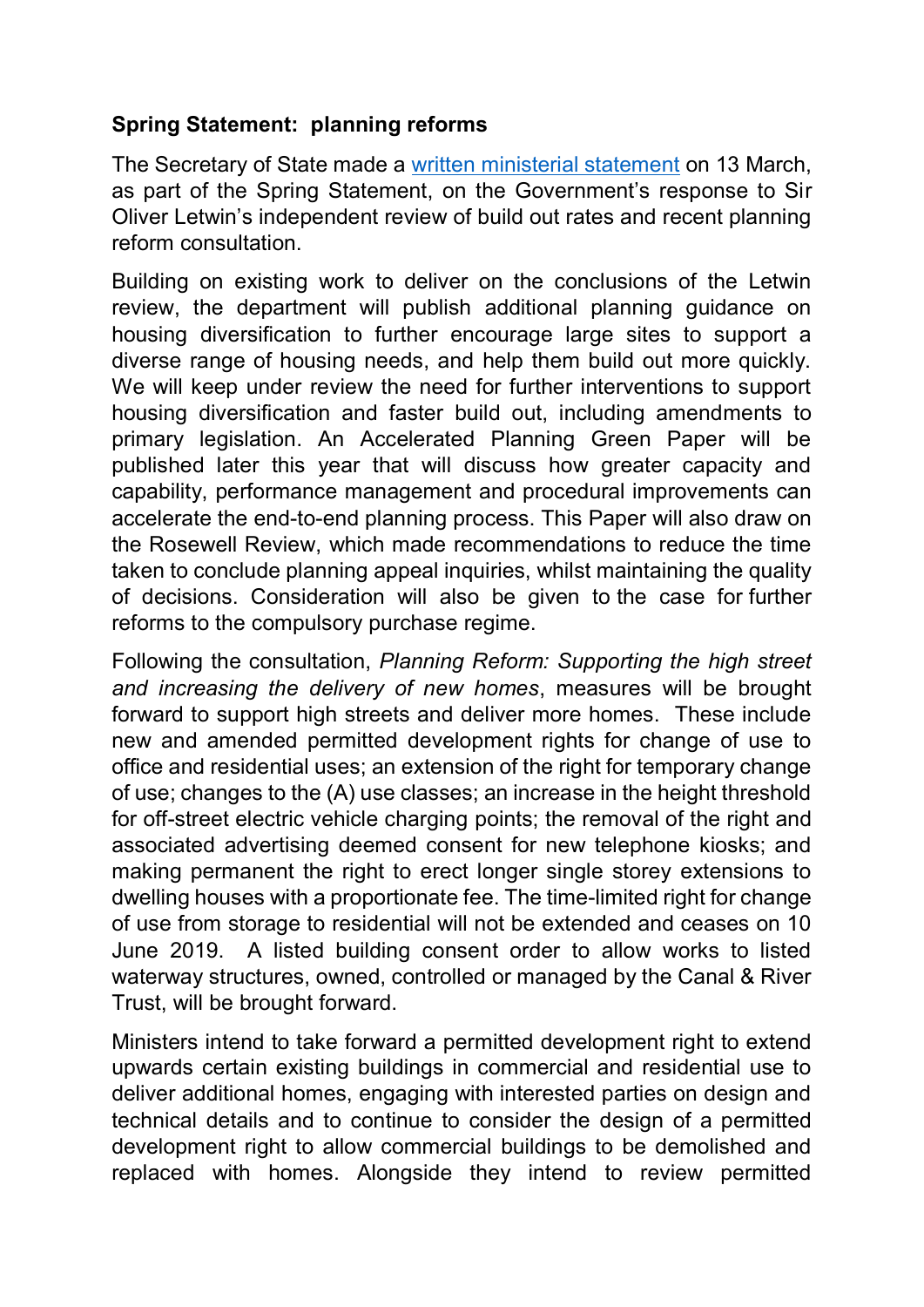development rights for conversion of buildings to residential use in respect of the quality standard of homes delivered. Regulations will be brought forward in two stages, starting in the spring.

In addition, the [Government announced as part of the Spring Statement](https://www.gov.uk/government/speeches/spring-statement-2019-philip-hammonds-speech) that biodiversity net gain for development will be mandated through the forthcoming Environment Bill.

### **Updates to national planning policy and guidance**

The Government ran a consultation on updates to national planning policy and guidance including the standard method for assessing local housing need, from 26 October until 7 December 2018. We published the [Government response](https://www.gov.uk/government/consultations/changes-to-planning-policy-and-guidance-including-the-standard-method-for-assessing-local-housing-need) to the consultation on 19 February 2019. We have also published updated guidance on [housing and economic needs](https://www.gov.uk/guidance/housing-and-economic-development-needs-assessments)  [assessment,](https://www.gov.uk/guidance/housing-and-economic-development-needs-assessments) which implements the changes to the standard method set out in the consultation. We have also made minor changes to the text of the National Planning Policy Framework to make the proposed clarifications relating to housing land supply, the definition of "deliverable" and appropriate assessment for habitats sites, which are reflected in an [updated version.](https://www.gov.uk/government/publications/national-planning-policy-framework--2)

# **Housing Delivery Test**

On 19 February we published the [Housing Delivery Test measurement](https://www.gov.uk/government/publications/housing-delivery-test-2018-measurement)  [for 2018](https://www.gov.uk/government/publications/housing-delivery-test-2018-measurement) and a technical note setting out how the Housing Delivery Test was calculated. The Housing Delivery Test provides transparency about where housing is, or is not, being delivered in relation to the number of homes communities require. Any policy consequences will be in place until the next result is published (expected in November). If a new plan containing a new housing requirement has been adopted, local planning authorities (LPAs) are encouraged to contact us at [planningpolicy@communities.gov.uk](mailto:planningpolicy@communities.gov.uk) to have their result recalculated. We have commissioned the Planning Advisory Service to provide support to local authorities preparing action plans. We will continue to monitor the impacts of the policy and provide further clarity through updated guidance where necessary. There are 108 local planning authorities who now have 6 months in which to make an Action Plan. To help us organise support and understand how to help, we have set up a dedicated mailing list. If you are one of the 108 sign up [here.](https://www.surveymonkey.co.uk/r/LKQYLS8)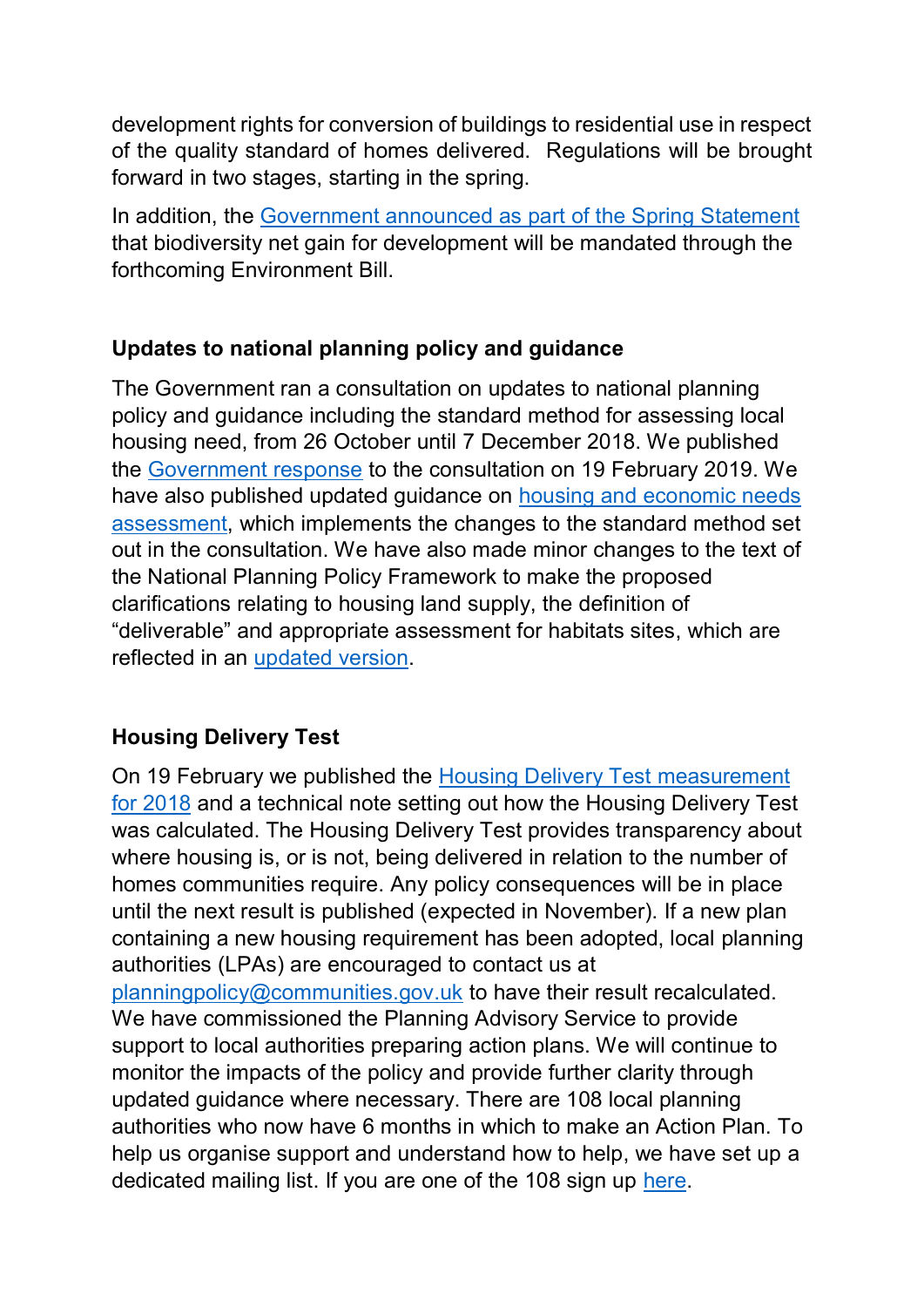## **Local Development Schemes and plan submission dates**

Section 15 of the Planning and Compulsory Purchase Act 2004 requires every LPA to put in place a Local Development Scheme (LDS) which should set out the documents which will comprise the Local Plan for the area. This is so local communities and interested parties can keep track of plan progress. In addition, the NPPF sets out that plans should be reviewed every 5 years potentially leading to an update. This should be reflected in the LDS.

However, it would appear that, in practice, some LPAs are not keeping LDSs up to date which could impact on the ability of the community and key stakeholders to take part in the plan process. The NPPF makes clear that plans should be shaped by early, proportionate and effective engagement between plan-makers and communities, local organisations, businesses, infrastructure providers and operators and statutory consultees. The LDS plays a key part in that and I would like to stress the importance of ensuring that the LDS is kept up to date and made available by all LPAs on their websites. Further to this, it is important that LPAs keep the Planning Inspectorate informed of proposed local plan publication and submission dates. This is so the Planning Inspectorate can work to have an Inspector available soon after submission.

# **Submission of Planning Applications**

Since the introduction of the financial transaction service by the Planning Portal in September 2018 the Ministry has received a number of queries regarding the submission and validation of planning applications.

Local planning authorities are reminded of the guidance set out in [Making an application](https://www.gov.uk/guidance/making-an-application) (which underpins The Town and Country Planning (Development Management Procedure) (England) Order 2015) that they cannot refuse to validate an application if an applicant who has made an application electronically does not provide paper copies. Nor can a local planning authority refuse to validate an application if an applicant does not provide an electronic copy of the application.

Local planning authorities cannot insist that a planning application is only made via the Planning Portal or any route.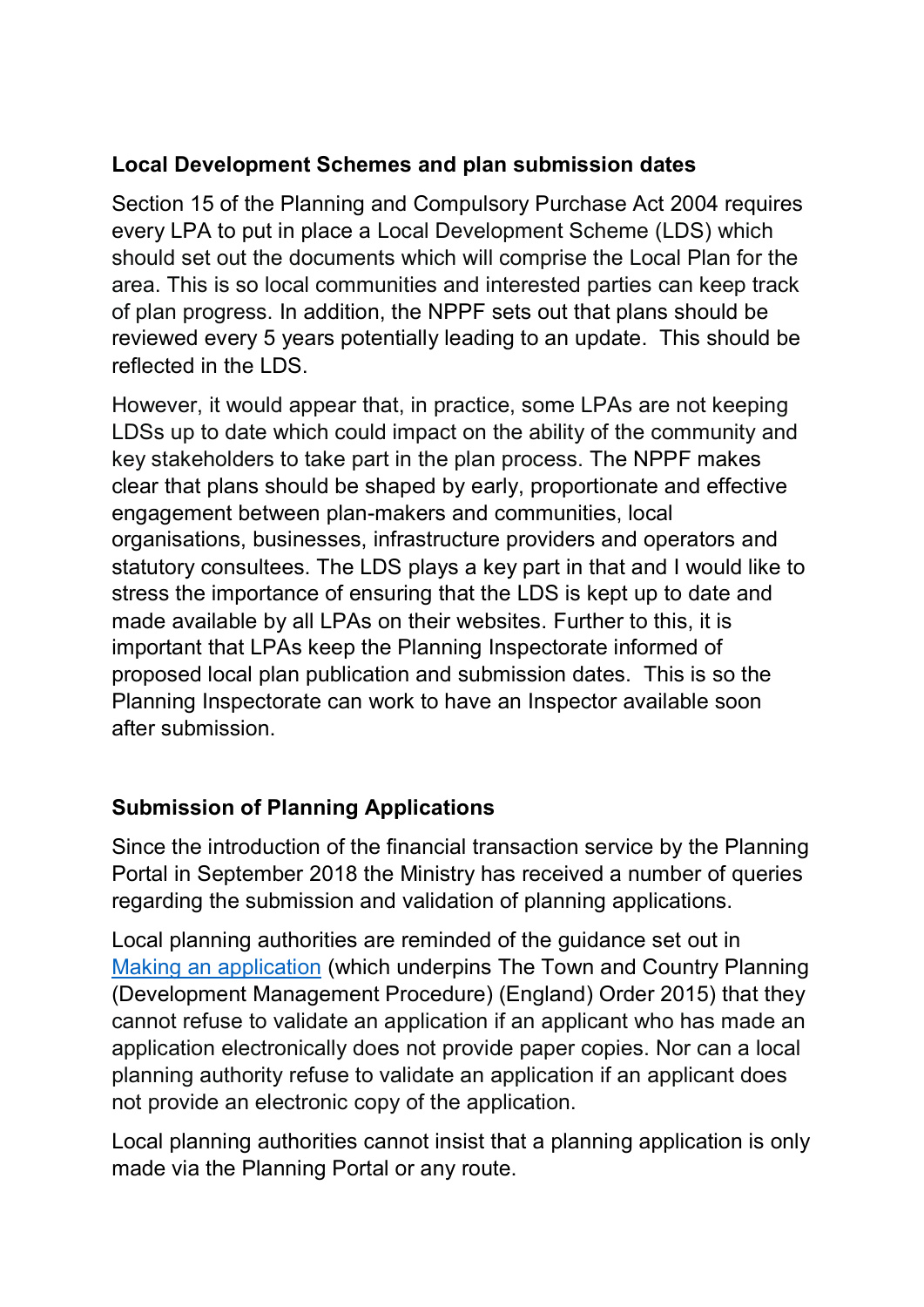## **New Burdens Grant payments for development management functions**

We will be paying local planning authorities new burdens funding this March for the review, revision and republishing of Brownfield Land Registers and other statutory development management functions, including prior approval registered applications for permitted development rights, and a one-off payment for adjustments to new consultation rules around public/bank holidays.

## **Design Conference**

With the Government continuing to promote the importance of design quality, I am delighted to report that we hosted a second national design quality conference in Birmingham on the 13 and 14 February. I was pleased to welcome over 400 representatives from the housing sector and the community, for two days that also featured a community engagement event with local Birmingham residents and an in conversation with Sir Roger Scruton, chair of the new Building Better, Building Beautiful Commission.

The conference was opened by Minister for Communities Lord Bourne and guest speakers included television presenter and architect George Clarke and the Mayor of the West Midlands Combined Authority, Andy **Street** 

There were breakout discussions on a range of topics, including; infrastructure, beauty, healthy homes, innovation, development in rural areas and planning policy and an exhibition of 13 case studies demonstrating good practice. We will be publicising a film of the event soon. The appreciation of the importance of design quality, across the sector, was evident and the Government have made a commitment to tackle some of the key issues raised.

### **Independent Review of Planning Appeal Inquiries**

The Planning Appeal Inquiries Review examined the end-to-end planning appeal inquiry process. Following a Call for Evidence and other stakeholder engagement, including meetings with local planning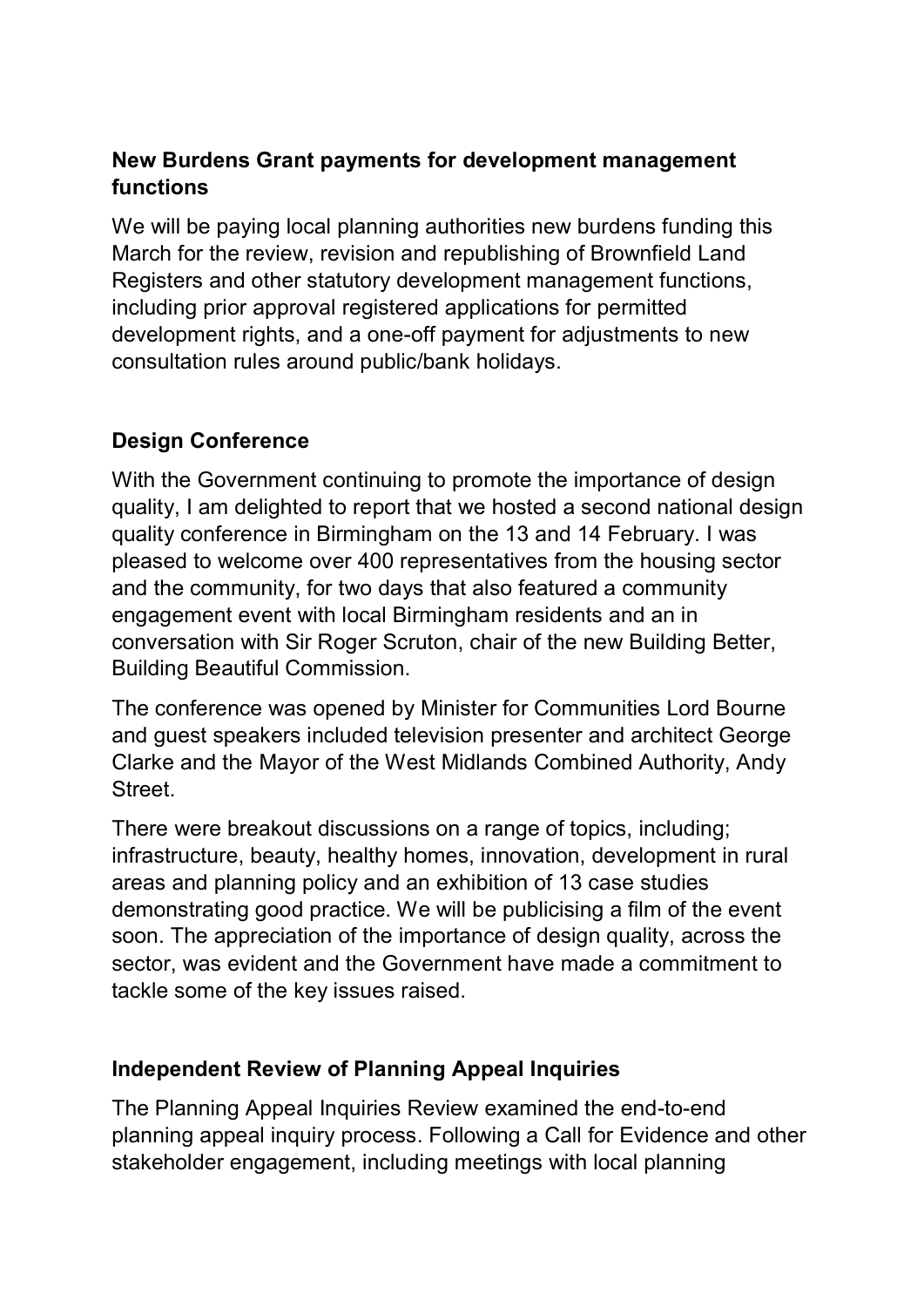authorities, the Chair of the Review, Bridget Rosewell, submitted a report to the Secretary of State containing 22 recommendations on how the process could be improved. The [Report](https://www.gov.uk/government/publications/independent-review-of-planning-appeal-inquiries-report) was published on 12 February 2019. The Planning Inspectorate is currently drawing up an action plan on how it will implement the practical measures recommended, so that, with the support of all appeal parties, planning appeal inquiries can be decided within 26 weeks.

### **Unauthorised development and encampments**

On 6 February, the Government published its [response](https://assets.publishing.service.gov.uk/government/uploads/system/uploads/attachment_data/file/776942/Unauthorised_development_and_encampments_response.pdf) to the consultation on Powers for Dealing with Unauthorised Development and Encampments. The response sets out a package of measures, including proposals for additional police powers and a review into the potential criminalisation of unauthorised encampments as well as a range of planning-specific measures.

New statutory good practice guidance will be produced to support local authorities' use of powers to deal with unauthorised encampments, and up to £1.5m of funding will be made available through the next round of the Planning Delivery Fund to support planning enforcement against all forms of unauthorised development. We will also consult on options for strengthening existing policy on intentional unauthorised development, and are minded to extend the period that Temporary Stopping Notices can be in place. In his [written statement to Parliament,](https://www.parliament.uk/business/publications/written-questions-answers-statements/written-statement/Commons/2019-02-06/HCWS1305) the Secretary of State announced that, he is considering making data on permanent and transit sites freely available in open data format, and he reminded all local authorities of their current responsibilities to provide transit sites and to cooperate with their neighbours on the setting of pitch and plot targets.

### **Update from Defra – EU Exit and planning regulations**

The Government has published EU Exit statutory instruments which amend various pieces of legislation, relevant to planning, in preparation for when the UK leaves the EU. The instruments amend:

• Regulations for Environmental Impact Assessment (EIA) in the field of land drainage improvement works, forestry, water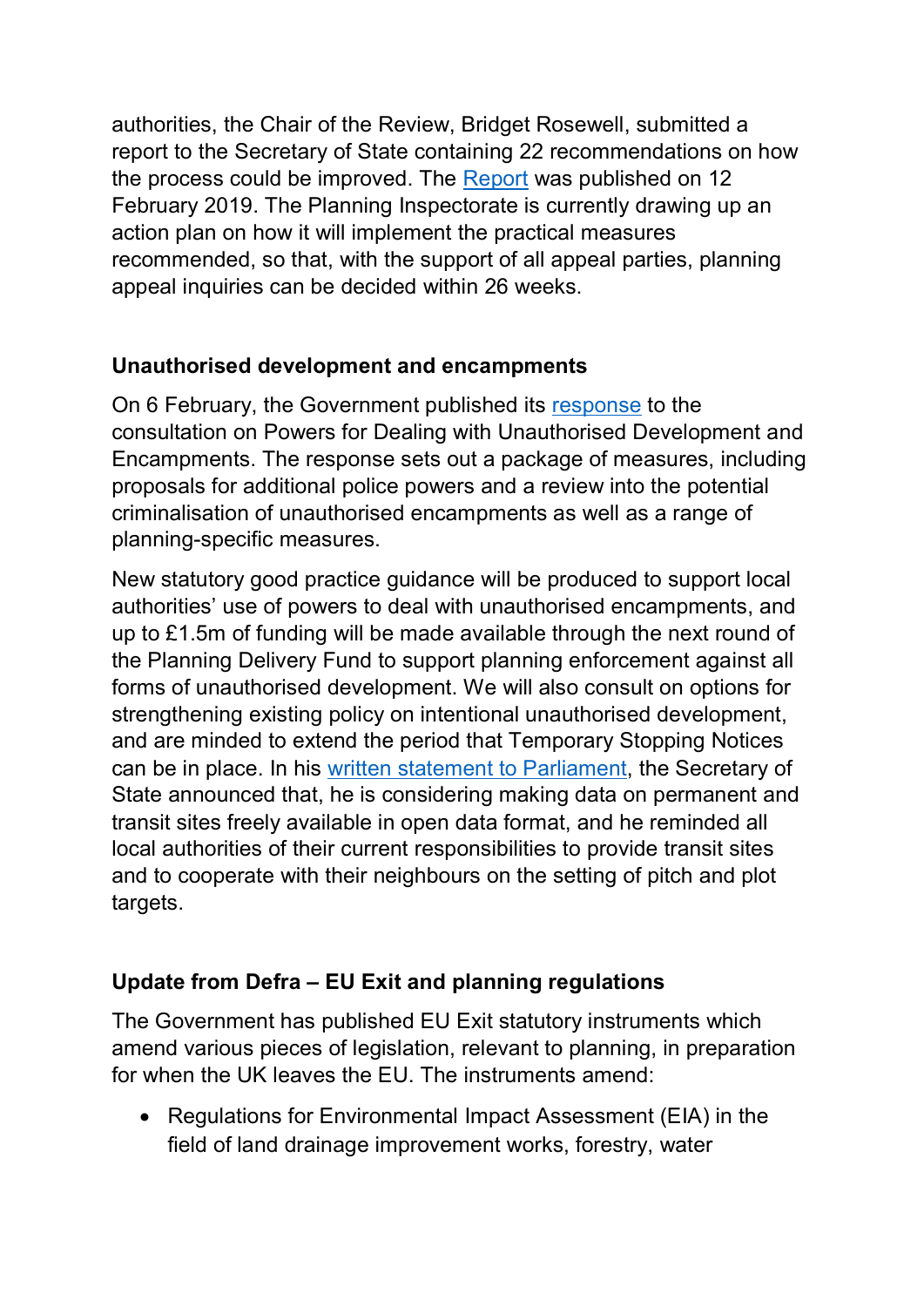resources, agriculture and marine works. More information about the relevant instrument can be found [here.](https://www.gov.uk/eu-withdrawal-act-2018-statutory-instruments/the-environment-food-and-rural-affairs-environmental-impact-assessment-amendment-eu-exit-regulations-2018)

• The Conservation of Habitats and Species Regulations 2017 in England and Wales, and The Conservation of Offshore Marine Habitats and Species Regulations 2017. These are the main pieces of legislation which transpose the land and marine aspects of the EU Habitats Directive and certain elements of the Wild Birds Directive. The amending Regulations may be found [here.](http://www.legislation.gov.uk/ukdsi/2019/9780111176573) The existing strict protections afforded to sites, habitats and species, including wild birds will remain unchanged. We envisage very few and minor changes to documentation which supports the enforcement of these protections. We plan to share our assessment of these changes with local authorities shortly.

These regulations have been the subject of minor technical amendments to ensure the regimes continue to function as they do now after the UK has left the EU. There will therefore be no policy change, or substantive impact to stakeholders. These changes will not be retrospective, and so there will be no need to re-examine any decisions made before our EU exit purely as a result of these changes.

### **Woodland Trust and RTPI Emodule**

The Royal Town Planning Institute (RTPI) has worked with the Woodland Trust to launch a new Emodule to help planners learn more about ancient woods and trees. The module is freely accessible, counts towards RTPI members' CPD and only takes an hour. This is an important tool to help the implementation of the improved protection set out in the revised NPPF. Please do encourage your officers to complete it*.* 

The module, entitled 'Planning to protect ancient woodlands and trees', can be found [here.](https://www.rtpilearn.org.uk/)

### **Digital guidance published by DCMS**

The Department for Digital, Culture, Media and Sport (DCMS) published in December a Digital Connectivity Portal which provides guidance for local authorities and network providers on improving connectivity in local